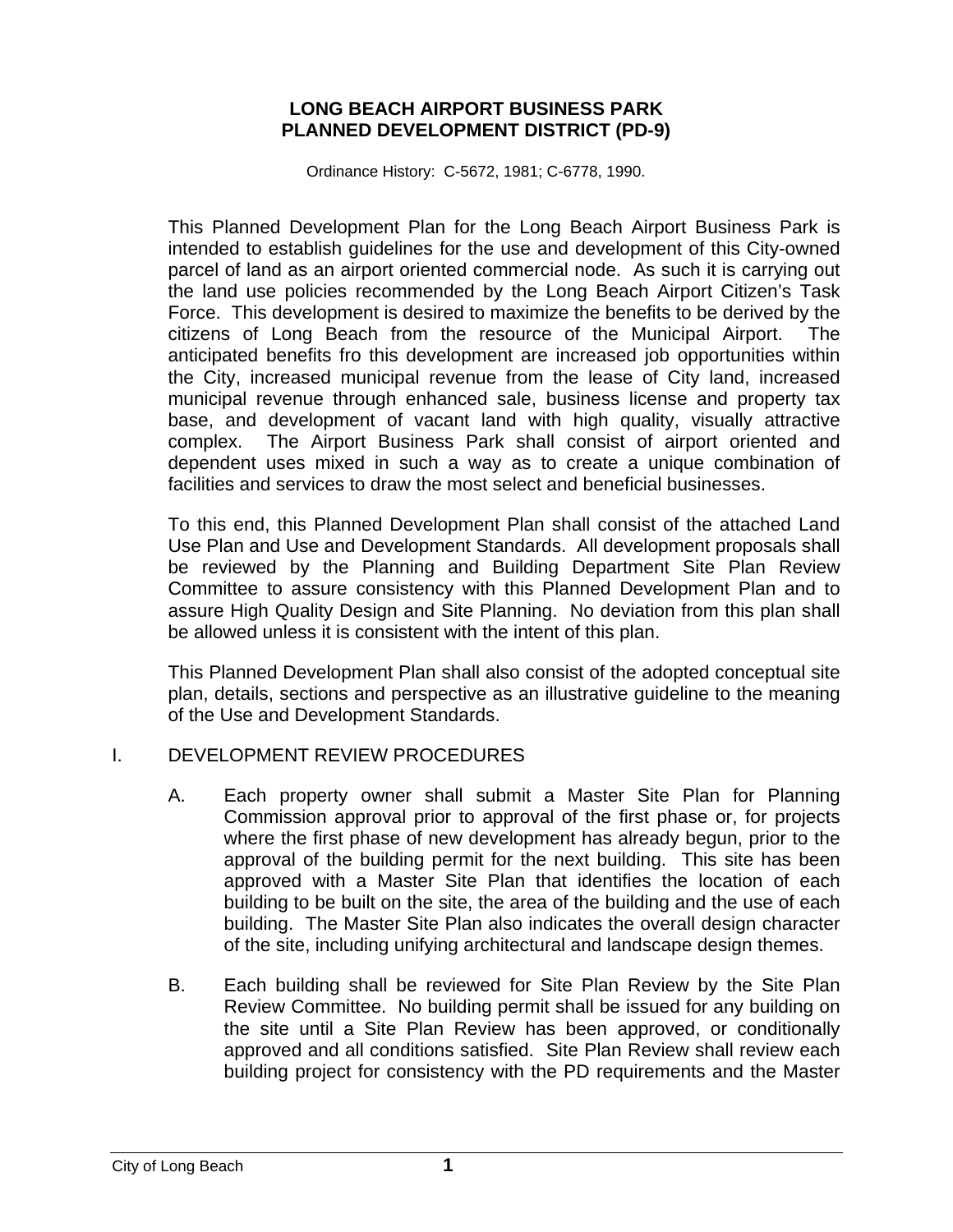Site Plan, functionality of building layout, consistency with detailed zoning standards and architectural and landscape architectural quality.

- C. In addition to the required plot plan, floor plan, elevations and landscape plan, the application for Site Plan Review shall contain an estimate of the peak-hour trips to be generated by the proportion of the full development requested with the application and identification of the Transportation Demand Management (TDM) measures to be taken to reduce the peakhour trips.
- D. In the submission of the individual buildings for Site Plan Review, it is recognized that the building sizes may be changed, building locations redistributed or the mix of uses adjusted to meet changing user demands. However, the architectural, landscaping and overall design character of the site shall be in substantial conformance to the original Master Site Plan and the intensity of development as measured in trips shall not be changed except by the procedure described later in this PD. Substantial conformance shall be determined by Site Plan Review.

# II. GENERAL USE AND DEVELOPMENT STANDARDS

- A. Uses.
	- 1. The uses for the Airport Business Park shall be office, retail research and development, industrial park, hotels and airport service (fixed base operations). Further, new development of the site shall be limited to 2,038 vehicle trips to and from the development in the peak hour between 4:00 and 6:00 p.m. and implementation of a Transportation Demand Management Plan that reduces exiting work trip generation in the evening peak hour by twenty percent. The initial plan that satisfies this limitation is 1,118,000 square feet of office use spaces, 411 hotel rooms, and 500,000 square feet of restaurant use space.
	- 2. As uses in this ordinance:
		- a. "Office use" means use of a building for administrative, professional, or clerical tasks.
		- b. "Business park use" means a mixed use of property containing not more than fifty percent of gross usable floor area as office "use" and the remainder being warehousing and/or light manufacturing. If the area devoted to office use exceeds fifty percent, then the office use portion shall be treated as all office use.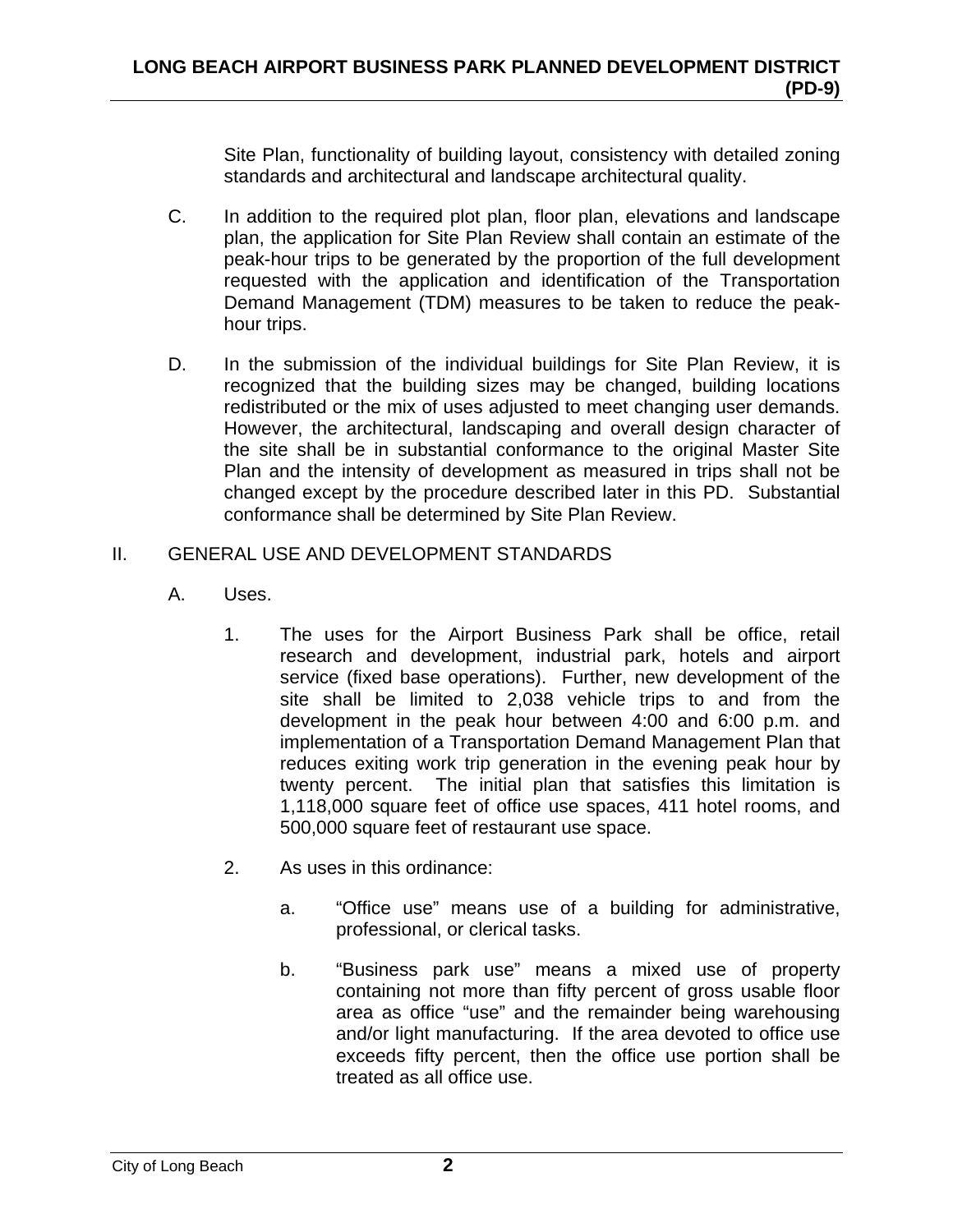- c. "Research and development" means a mixed use of a building containing not more than twenty-five percent of gross usable floor area of office use and the remainder being laboratories or laboratories and light manufacturing. If the area devoted to office use exceeds twenty-five percent, then the portion of the building used for office use is treated as an office building.
- d. "Warehouse" means a building used for storage of goods or commodities with not more than ten percent of the floor area used for office uses. If the area devoted to office use exceeds ten percent, then the office use portion is treated as an office building.
- e. "Light industrial" means use of a property or building for activities necessary to convert natural resources into finished products, with limited environmental impacts. Such activities include manufacturing of precision and electrical products, assembling of products, and storage of non-hazardous materials. If administrative offices for light industrial use exceeds ten percent of the gross usable floor area, then the office use portion is treated as an office building.
- f. "Hotel" means a building used for rental of rooms, suites or dwelling units for a period of thirty days or less. Includes as accessory uses, retail sales, meeting rooms, conference rooms and banquet rooms and up to fifteen percent of the rooms rented for periods of thirty-one days or more.
- g. "Gross usable floor area" means gross floor area minus entry lobby, elevator shafts, stairwells, utility cores and shafts, equipment rooms and bathrooms.
- 3. The type and intensity of development indicated above is determined by a specified number of trips per hour in the evening peak period of 4:00 p.m. to 6:00 p.m. This number is calculated by multiplying the area in each use by the traffic generation rates as established in the Trip Generation Manual, Fourth Edition, of the Institute of Traffic Engineering. The number of trips generated by this calculation shall then be reduced by the Traffic Demand Management Plan's trip reduction. The resulting figure is then compared to the permitted peak-hour trips.
- 4. Other combinations or amounts of the uses permitted in this PD, which generate an equal or lesser number of trips per hour in the peak hours, may be substituted for this use allocation, provided that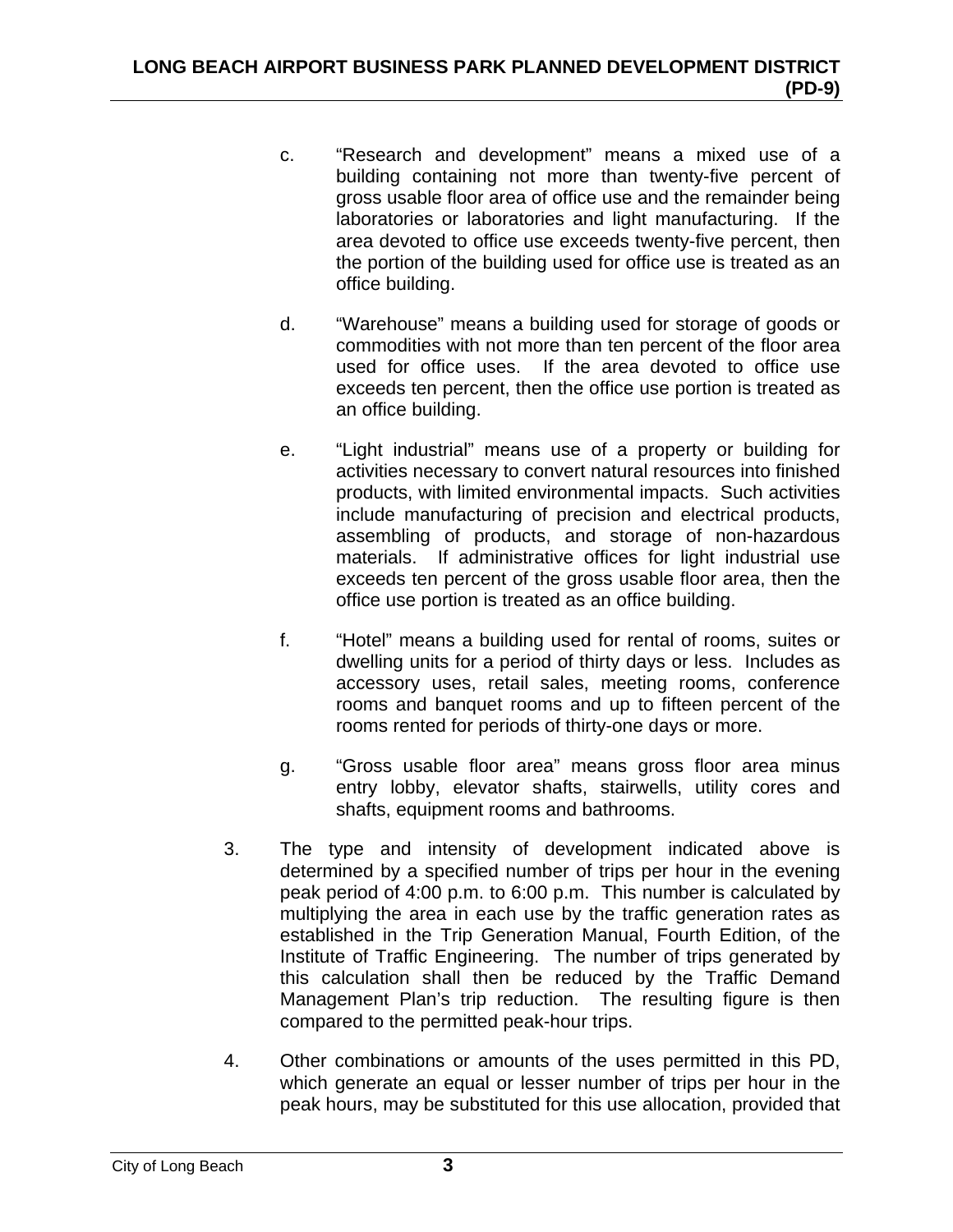a revised Master Site Plan is approved by the Planning Commission. In calculating the number of trips utilized, all development within this PD after January 1, 1986, shall be included.

- 5. Changes in the number of trips allocated may be accomplished in the following ways:
	- a. Increased development intensity through transfer of trips. Trips may be transferred between the Airport Area Planned Development Plans (PD-19: Douglas Aircraft; PD-23: Douglas Center; PD-12: Long Beach Airport Terminal Area; PD-13: Atlantic Aviation; PD-18: Kilroy Airport Center; PD-9: Airport Business Park; PD-15: Redondo Avenue; PD-17: Alamitos Land Company; PD-7: Long Beach Business Park; PD-27: Willow Street Center; and PD-28: Pacific Theaters) provided that:
		- i. Not more than twenty percent of the originally authorized trips are added to the receiving PD;
		- ii. The Director of Public Works finds that the transfer will have no significant detrimental effect upon the level of service at any intersection;
		- iii. The transfer is implemented by approval by the Planning Commission of an amendment to both Master Site Plans to reallocate and document the revised number of trips;
		- iv. Notice of the hearing for the Amendment of Master Site Plan is sent to all owners and lessees, with an interest recorded on the Tax Assessor's rolls, in the Airport Area Planned Developments; and
		- v. All authorized transfer of trips shall not be effective until the change is recorded against the property with the Los Angeles County Recorder.
	- b. Increased development intensity through added trips. Additional trips beyond the original allocation may be approved provided that:
		- i. The increase will not exceed the original allocation by more than twenty percent;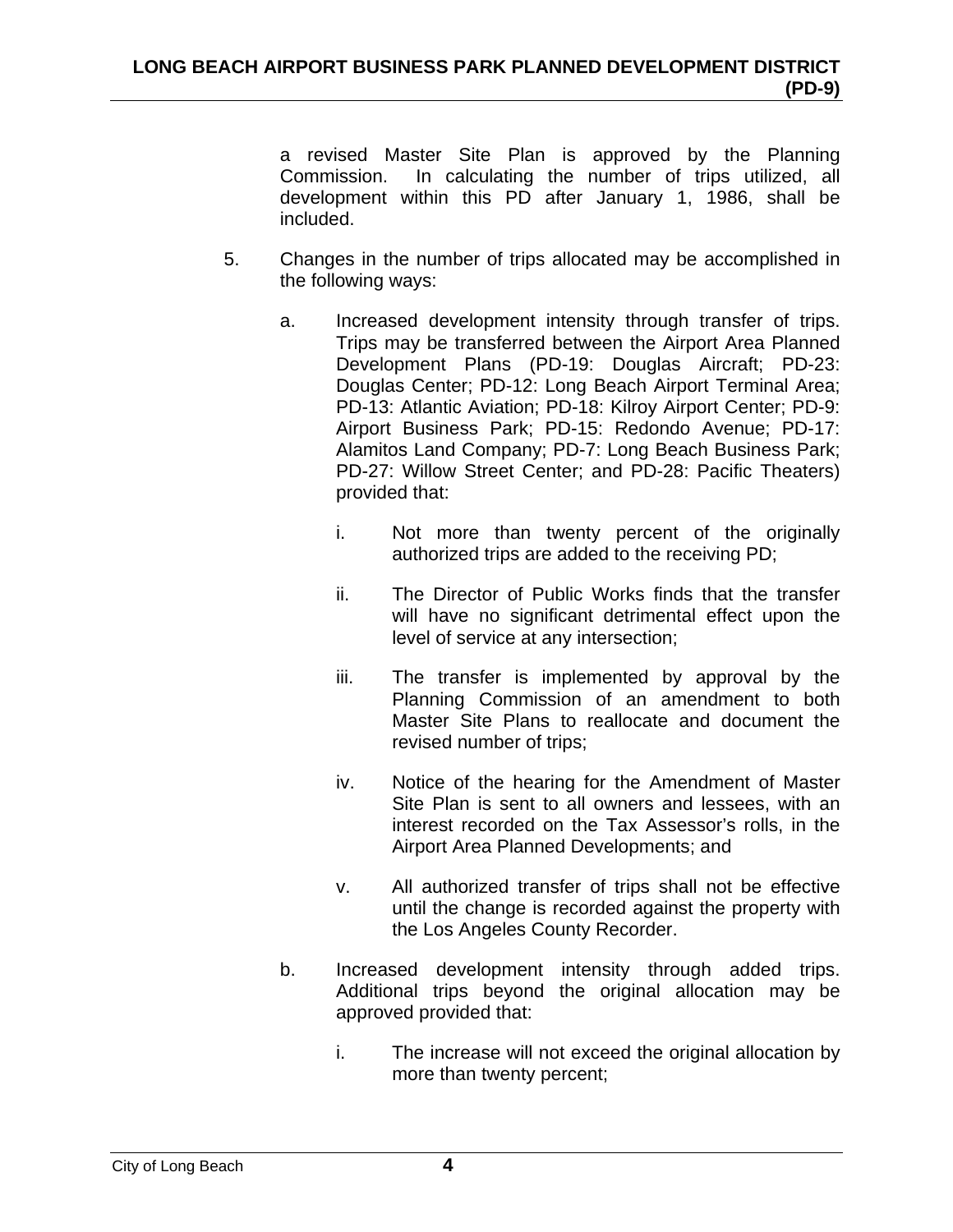- ii. The applicant shall pay a trip mitigation fee that is a pro-rata fair share of the costs of the original Traffic Mitigation Program for the additional trips;
- iii. A new analysis if the traffic impacts on all intersections in the Airport Area, is undertaken at the expense of the applicant, and such analysis shows no significant detrimental effect upon the level of service at any intersection or the applicant agrees to pay an additional trip mitigation fee equal to all costs of all additional improvements at all intersections necessary to mitigate the degradation of the level of service caused by the additional trips. Degradation of the level of service is a reduction to level of service "E" or "F" unless that level of service was accepted in the original improvement program.
- iv. An amendment to the Master Site Plan shall be required to authorize the additional trip allocation; and
- v. Notice of the amendment of the Master Site Plan hearing is sent to all owners and lessees, with an interest recorded on the Tax Assessor's rolls, in the Airport Area Planned Developments;
- 6. The City will accept applications for modification of development intensity at any time after the Traffic Mitigation Program is adopted through the enactment of necessary ordinances and establishment of the first assessment district. However, an applicant does not receive first priority for utilizing available trips by merely filing an application. Available trips shall be reserved to an applicant only upon the payment of all necessary traffic mitigation fees for the proposed modification. Because the modification process can take many months to complete, the City may also set aside during the modification process the trips which will be utilized if the application is approved, providing that both the following conditions are met:
	- a. The traffic analysis has been completed and the Director of Public Works has prepared an estimate of the necessary traffic mitigation fee; and
	- b. The applicant has made a good-faith deposit with the City of cash or letter of credit equal to ten percent of the estimated traffic mitigation fee, which deposit will be forfeited if the applicant does not proceed with the project or does not diligently pursue the applicant in accordance with a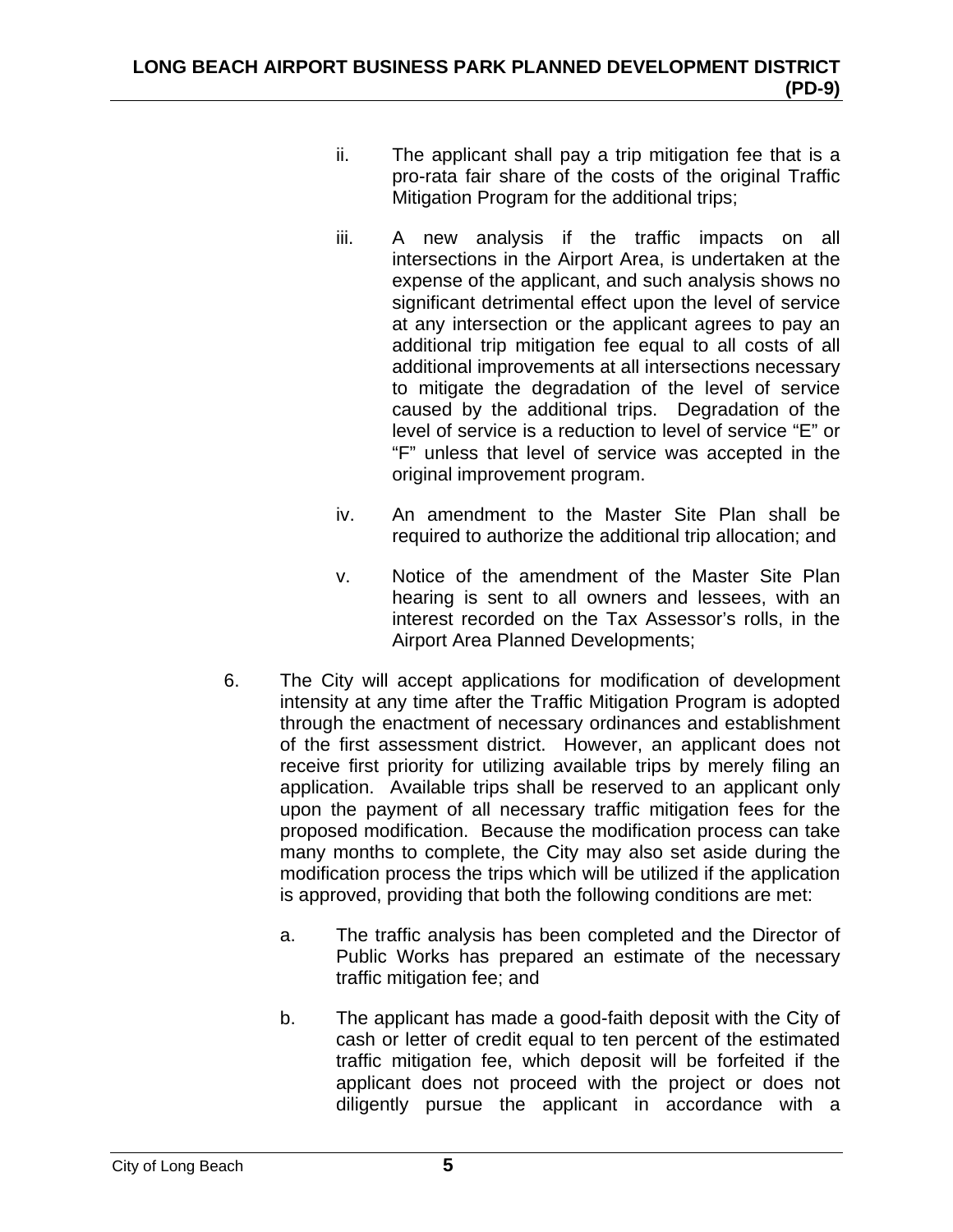reasonable schedule set forth by the Director of Planning and Building. If this application is approved and the developer meets all traffic mitigation conditions of approval, the deposit will be refunded or credited toward the traffic mitigation fees, at the discretion of the applicant. If the application is denied, the deposit will be refunded to the applicant.

- 7. If additional trips have been authorized for one developer in the Airport Area, and that authorization required intersection improvements above those required by the Traffic Mitigation Program, subsequently another developer requests authorization for additional trips, and those additional trips are found by the Director of Public Works to not degrade any intersections due to the additional improvements paid for by the first developer, then the Director of Public Works shall require the second developer to reimburse the first developer for a pro-rata fair share of the additional improvement costs. Such fees shall be collected from the second developer according to the procedure established for developer fees in the Traffic Mitigation Program. The Director of Public Works shall then notify the first developer, or the successorin-interest, of the receipt of the funds, and shall authorize disbursement of such funds to the first developer, or successor, upon receipt of documentation from the first developer, or successor, that they had actually expended their share of the funds.
- B. Prohibited Uses.

Prohibited uses shall include, but not be limited to, the following:

- 1. Aircraft manufacture
- 2. Machine shops;
- 3. Aircraft assembly;
- 4. Paint shops;
- 5. Exterior storage (except aircraft and rental cars);
- 6. Drive-in restaurants;
- 7. Movie theatres;
- 8. Automotive sales and service (except to support rental cars uses);
- 9. Arcades;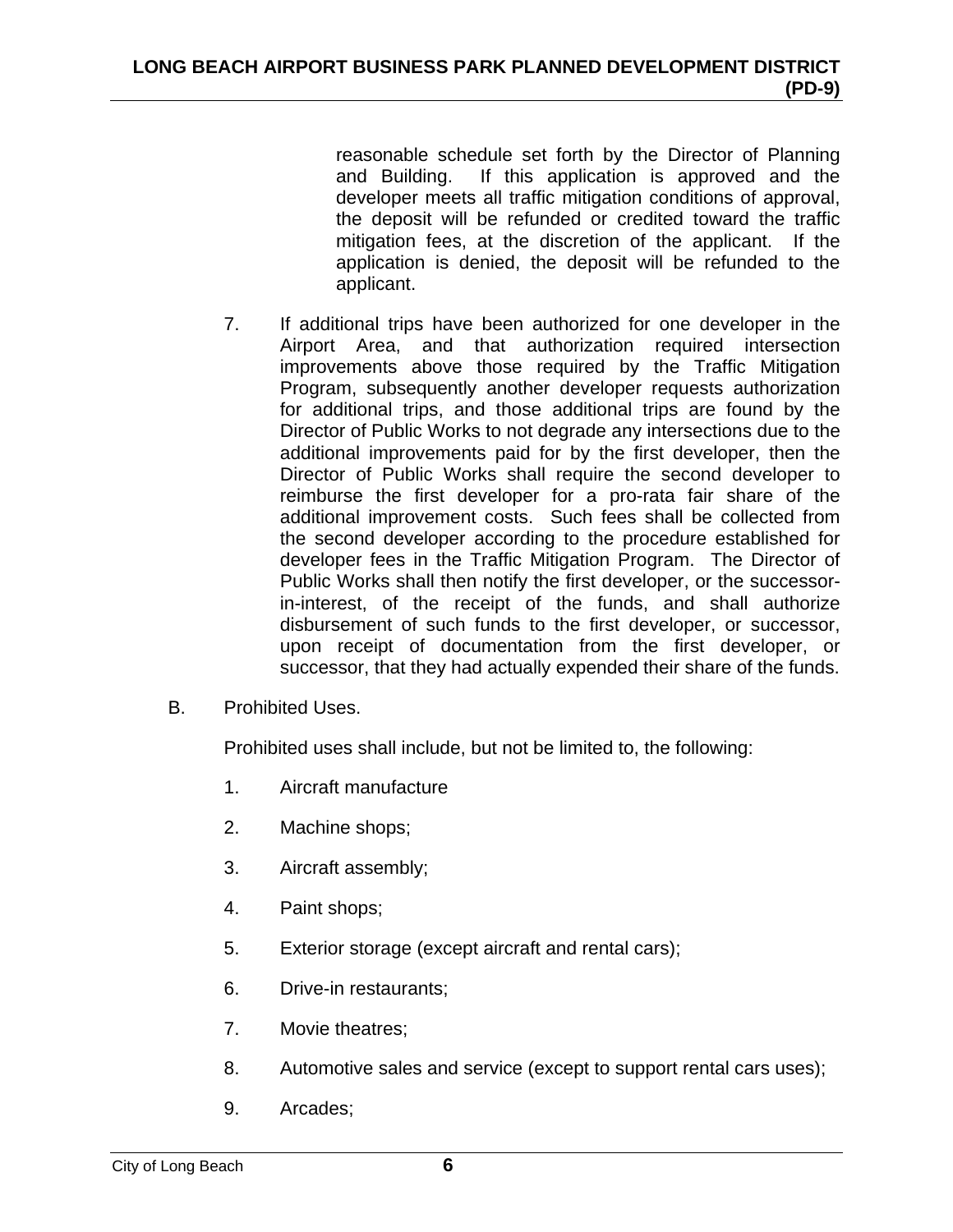- 10. Skating rinks;
- 11. Nursery, or botanical nursery;
- 12. Institutional uses as defined in the Zoning Regulations;
- 13. Parking service;
- 14. Electrical distribution stations;
- 15. Residential uses; and
- 16. Industrial uses (light or heavy) other than specifically listed permitted uses.

# III. GENERAL DEVELOPMENT STANDARDS

A. Building Heights.

A variety of building heights adds interest to a development, and can be used to buffer noise, but all heights should be integrated with the total design concept. Special attention shall be given to the building heights along Clark Avenue, because the opposite side of the street is developed with single-family residences. All buildings along the Clark Avenue perimeter of the site shall not exceed two stories in height and shall be designed as a noise buffer to the maximum extent practical. The Clark Avenue/Spring Street corner shall be exempted from the above height limitation. The corner site may be developed using greater height to allow for a landmark structure if additional setbacks and landscaping are provided to maintain visual consistency with the adjacent residential uses. All structures shall be subject to the conditions contained in the height limits mandated by the Federal Aviation Administration so that no building shall exceed the Federal Aviation Administration clear zone. In no case shall any building exceed 250 feet in height.

B. Building Setbacks.

The setback limitations apply only to structures facing Clark Avenue and Spring Street. The minimum setback is thirty feet from the Clark Avenue property line and ten feet on Spring Street.

C. Building Coverage.

There shall be no minimum or maximum building coverage. The percentage of lot coverage shall be determined by Site Plan Review. Lot coverage shall reflect a proportional development between building, parking and landscaping so that the site creates the impression of an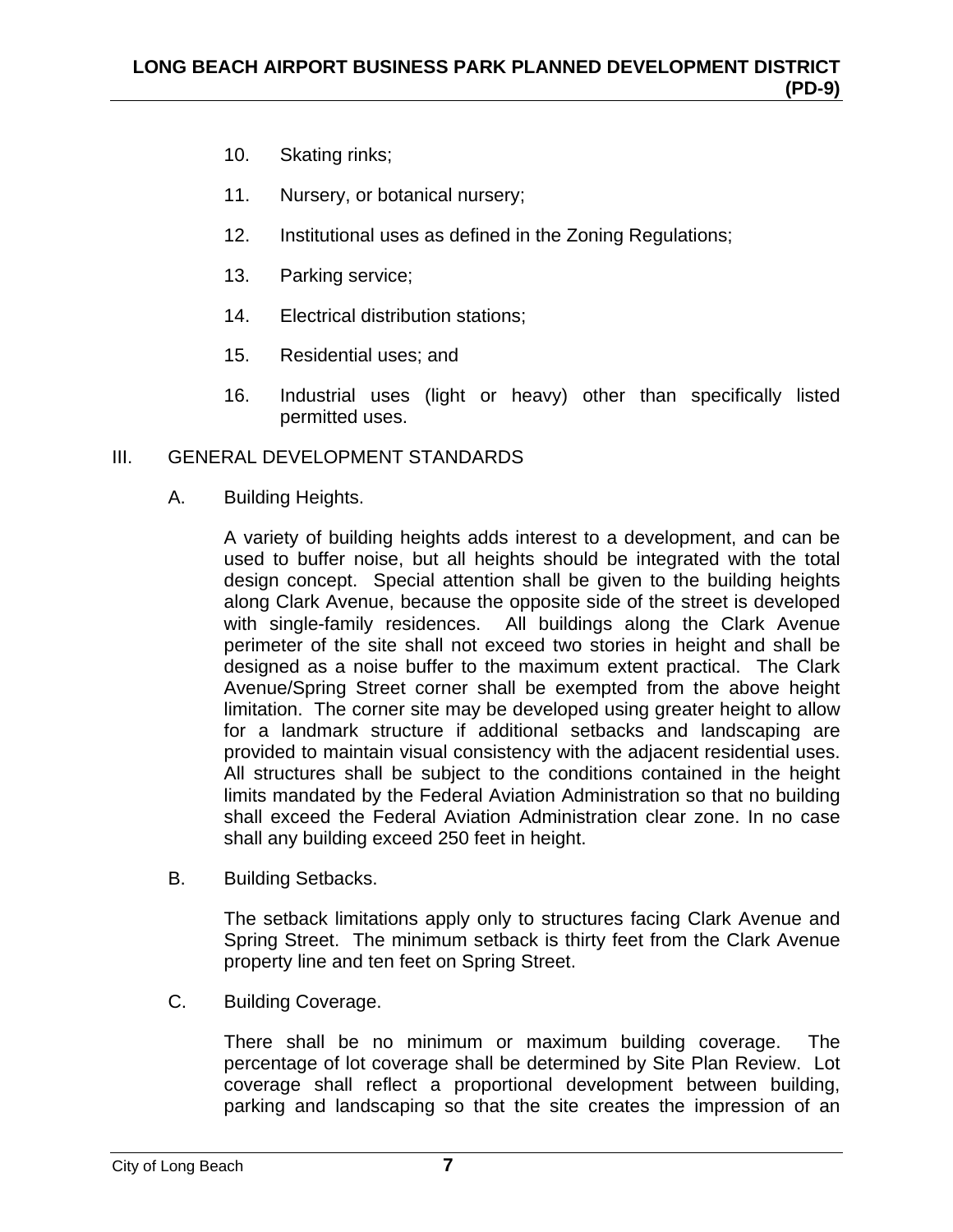office park development in a garden or park setting without building congestion or excessive paved parking areas.

D. Accessory and Temporary Structures.

No portable buildings, trailers, or other similar structures shall be permitted without prior written approval of the Department of Planning and Building. Temporary structures as construction trailers and temporary offices may be approve by the Director of Planning and Building during construction only.

E. Billboards and Signs.

No billboards shall be constructed, installed or maintained. Any signs, banners or like displays which may be placed in or upon any building or structure so that they are visible from the outside, except those approved by the Department of Planning and Building according to the Zoning Regulations, shall be prohibited. Furthermore, no freestanding signs shall exceed eight feet in height.

F. Landscaping.

The landscaping guidelines are intended to establish a framework for the site development at the Long Beach Airport Business Park and provide the basis for an overall unified treatment, and a high degree of landscaping quality throughout the business park.

Conceptual landscaping plans shall be submitted with Site Plan Review requests. Detailed landscaping and irrigation plans, prepared by a registered landscaping architect shall be submitted to the Department of Planning and Building for approval prior to issuance of a building permit. Such plans shall be implemented prior to the issuance of a Certificate of Use and Occupancy.

Individual expression for landscape design of each site is encourage and shall be based, in addition to the parameters set forth in the Landscaping Plan, on the following criteria:

- 1. Landscaping elements shall be the "long-lived" variety. "Shortlived" materials can be used, but only as a supplement to "longlived" elements.
- 2. Landscaping elements within the front yard or area visible fro the public rights-of-way shall be of similar character and compatible with a future suggested Plant Selection Guide to be submitted by the developer during the first Site Plan Review. Landscaping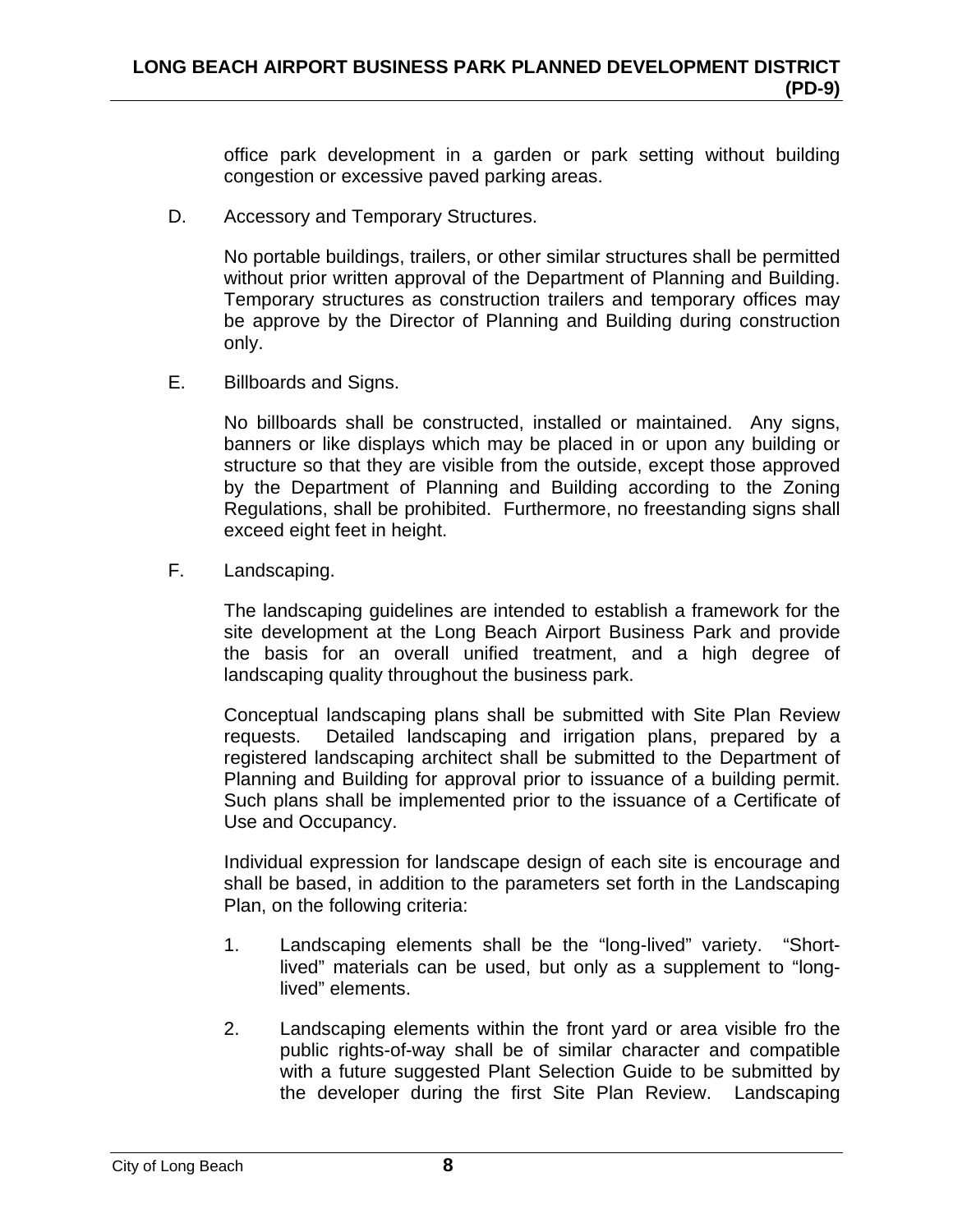materials are considered to be a strong unifying element, and therefore should reflect the physical, functional and aesthetic qualities of the site.

- 3. Simple palettes of materials in simple composition are recommended to achieve an overall unified design treatment.
- 4. Trees, both lines and masses, shall be used to enclose and subdivide exterior spaces for each individual site and provide physical protection from the sun and wind in paved expanses.
- 5. Thorough soil preparation is essential to plan survival. Specification shall indicate all soil treatment and preparation.
- 6. As water management is critical, conservation is a key design consideration for irrigation plans. Drip or subsurface systems with moisture sensing devices overriding controllers shall be considered wherever possible. These systems shall be coordinated with specific planting requirements. Automatic irrigation systems with manual override controls shall be used when moisture sensing devices are not used.
- 7. Street trees are considered a part of the front yards. Four trees per one hundred lineal feet of street frontage is the minimum amount required along the street frontage.
- 8. The front yard consists of the entire area between a public right-ofway and the face of any building. Front yard landscaping shall consist of the following:

Parking Lot Treatments:

Where parking occurs the right-of-way line and the face of the building, this area shall be landscaped with street trees and ground cover treatment and decorative pebble bark where applicable. The landscaping shall be designed to screen the parking area from the access street. In addition to street trees and shrubs, the screening may be accomplished by earth berming (natural in character).

Building Setback Treatments:

Where no parking occurs between the right-of-way line and the face of the building, this area is to be landscaped with street trees, shrubs and ground cover treatments.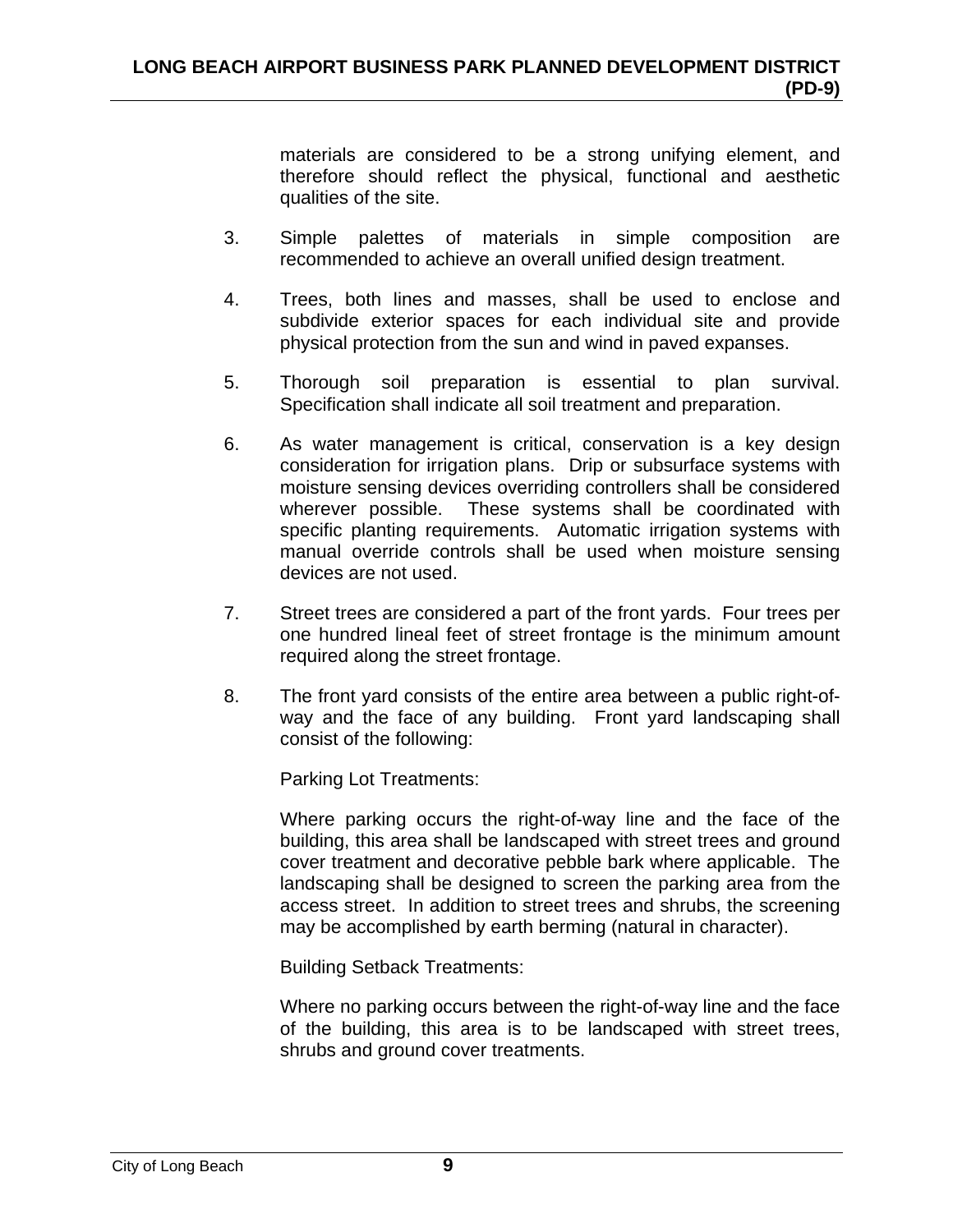- 9. All streets in the Long Beach Airport Business Park will have a common landscaped buffer maintained by the Long Beach Airport Business Park. This will consist of the area bounded by Spring Street, Clark Avenue to Lakewood Boulevard from the back of the curb to the right-of-way line and includes whatever amount of land is needed of the leased property to provide the required landscape buffer.
- 10. All parking lots shall have trees with box sizes not less than twenty inches, equal in number to one per each five parking stalls with adequate irrigation systems.
- 11. Side and rear yards shall have trees planted adjacent to all structures on-site where possible. Quantity is to be equal to one tree for each thirty lineal feet of the combined length of rear and side-wall dimensions. Minimum tree size shall be fifteen-gallon size.
- 12. All unpaved areas shall be landscaped with ground cover, shrubs, pebble bark and tree materials, and/or dry landscape materials (inorganic) as indicated in the suggested plant lists.
- 13. Shrubs and ground cover will also be required in all plantings. The minimum shrub size is to be five-gallon, spaced at sixty inches on center (if large areas are to be planted in shrubs, three one-gallon shrubs may be substituted for each five-gallon shrub).
- 14. All property or lease lines shall be landscaped. In lieu of property line screen planting, there may be a minimum six-foot high wall or solid fence around all storage yard areas, when such wall or fence provides a common property line between developments. (Solid fences are not necessary to separate aircraft tie-down areas from other uses.)
- 15. The following are minimum maintenance standards:

All planting areas shall be kept free of weed and debris.

Lawn and ground covers shall be trimmed or mowed regularly.

All planning shall be kept in a healthy and growing condition. Fertilizations, cultivation and tree pruning shall be carried out as part of regular maintenance.

Irrigation systems shall be kept in working condition. Adjustment and cleaning of systems should be a part of regular maintenance.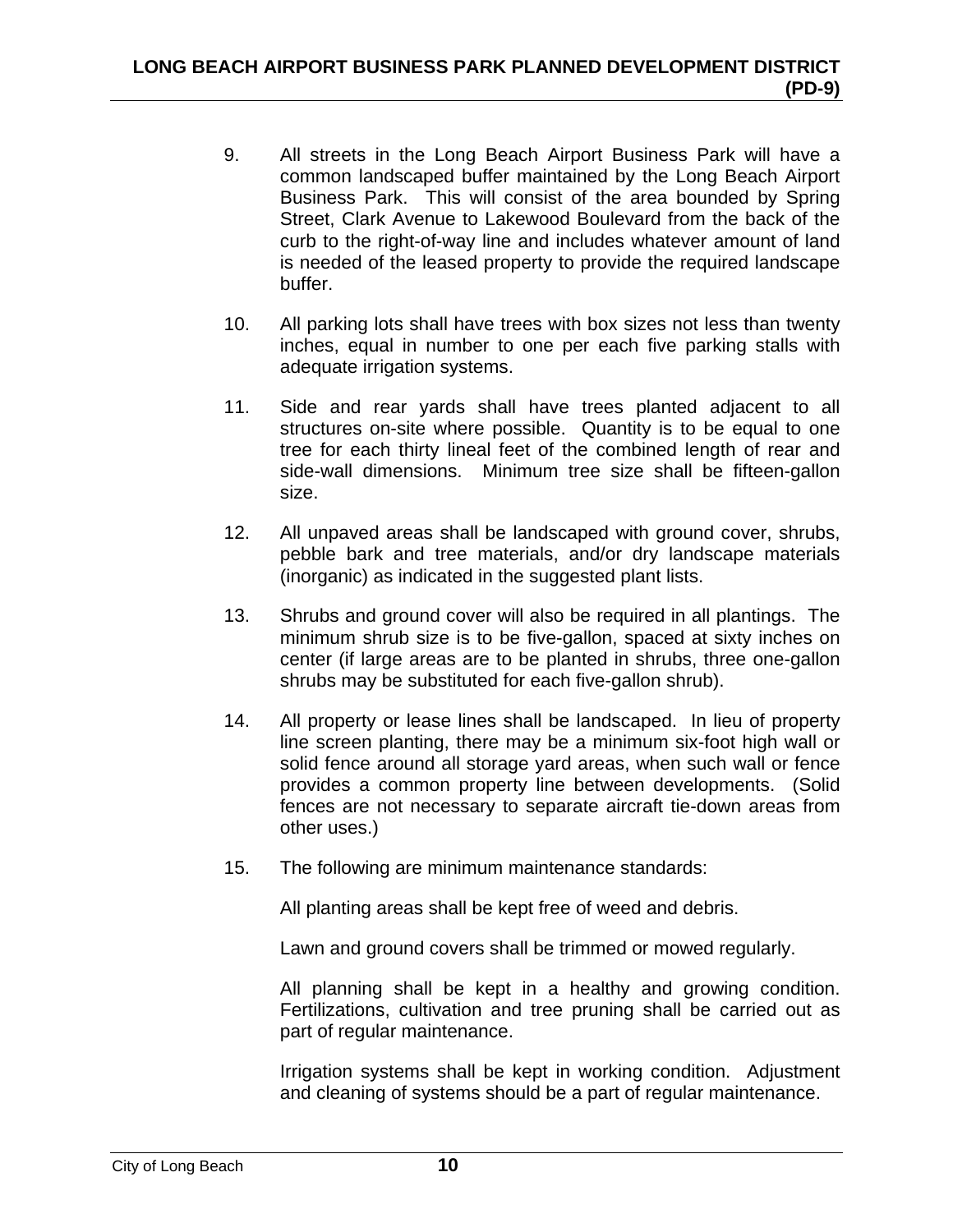Stakes, guys and ties on trees should be checked regularly for correct functioning. Ties shall be adjusted to avoid creating abrasions or girdling to the stems.

Damage to plantings from whatever cause shall be corrected within thirty days.

16. Plant Selection.

All street trees shall be deciduous and shall be approved by the Bureau of Parks. All shrubs shall be low growing so they do not provide areas of concealment. Specimen trees shall be provided to accent each development.

G. Screening:

Areas used for parking, storage, trash or loading shall be screened modulated or interrupted form view from access street(s) or adjacent properties to the satisfaction of the Director of Planning and Building. This may be accomplished by employing one or all of the following techniques:

1. Lineal Masses of Shrubs.

This method requires use of shrubs of a minimum size of five gallons at forty-eight inches-on-center spacing.

2. Lineal or Group Masses of Major Trees.

This method requires uses of trees that shall ultimately provide foliage that will adequately screen parking, storage, trash and loading areas from elevated areas within the site or from adjacent buildings.

3. Wall or Fence.

This method is optional in lieu of screen planting for storage, trash and loading areas. Such screening shall not be used between a building and a street.

4. Clark Avenue Barrier.

A berm or visual barrier shall be designed along the whole length of Clark Avenue between Spring Street and Willow Avenue. The berming system shall include heavy landscaping between 28<sup>th</sup> and Willow Streets and shall be of sufficient height to create a satisfactory visual barrier. Northerly of 28<sup>th</sup> Street, the landscaped berm shall be undulating and not less than three feet n height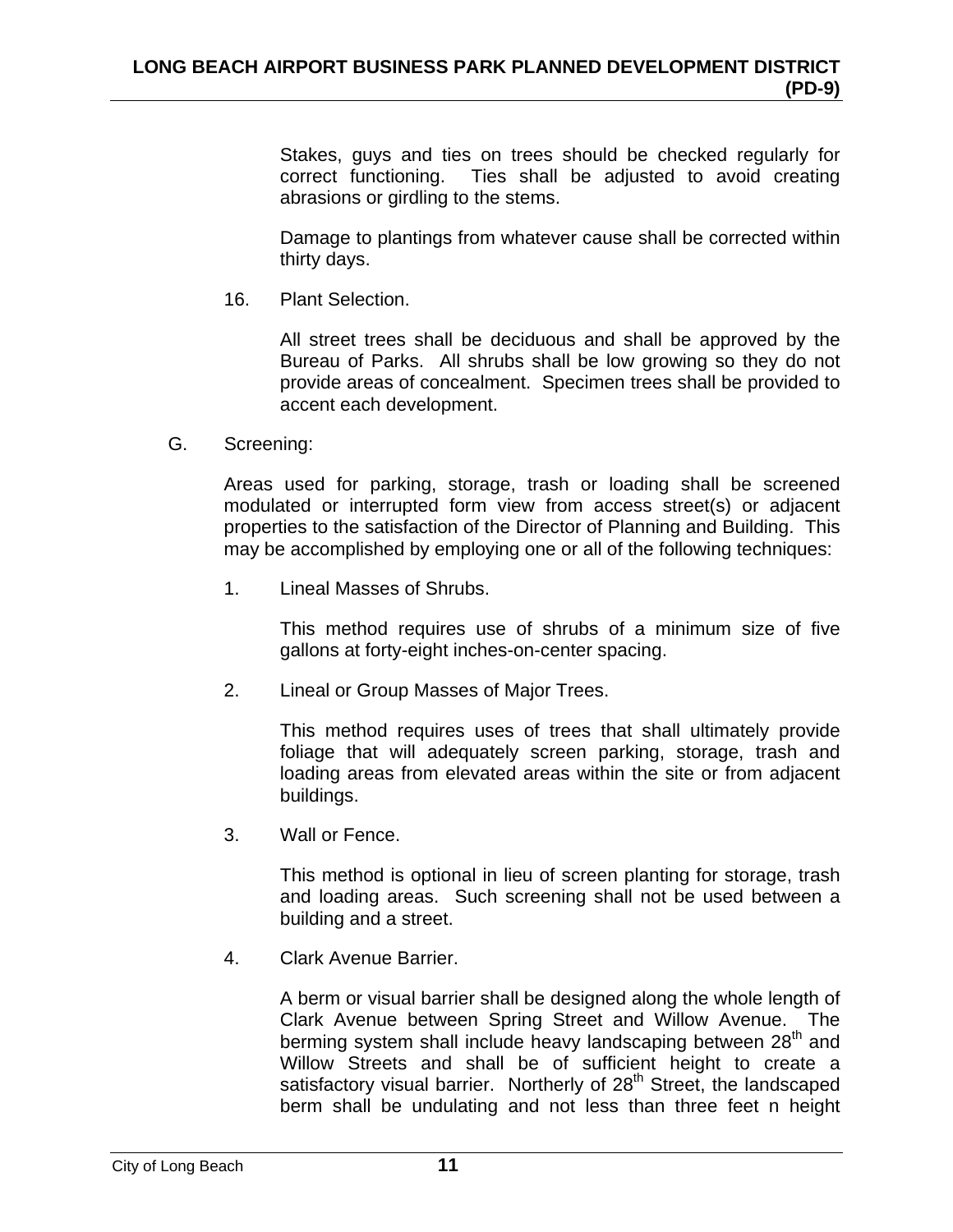except where necessary for safe vehicular ingress and egress. This berm shall be part of the total landscaping plan to be reviewed and approved by the Department of Planning and Building.

All screening and berming areas shall be designed and maintained in such a way to allow security surveillance, where appropriate. On other than site-entry driveways, streetside loading shall be allowed except from public rights-of-way, provided the loading dock is set back a minimum of seventy feet from the street centerline. All loading areas must be screened in a manner as set forth above. No storage shall be permitted between a frontage street and the building line.

H. Sidewalks.

Sidewalks shall be provided along Lakewood Boulevard, Spring Street, and Clark Avenue south to Willow Street. An interior walkway system shall be provided throughout the development to encourage access from public transportation and to provide access to employee service uses such as restaurants and the like. Sidewalks shall generally meander throughout the parkway and setback areas consistent with the landscaping plan, with any necessary easements recorded to assure public access. Sidewalks shall be a minimum of five feet in width except adjoining the curb where they shall be a minimum of six feet in width.

I. Nuisances.

No portion of any site within the Long Beach Airport Business Park shall be used in such a manner to create a nuisance to an adjacent site, such as, but not limited to, vibration, sound, electromechanical disturbance, radiation, air or water pollution, dust and emission of odorous, toxic or noxious matter.

J. Parking.

All parking shall conform to the standards of the Long Beach Municipal Code. Pool parking shall be encouraged where multiple buildings use a common parking facility. In such cases all buildings using such pool parking shall be considered as single facility when calculating parking requirements according to the following standards:

Four spaces per one thousand square feet of gross floor area for the first twenty thousand square feet of floor area plus;

Two spaces per one thousand square feet of all gross floor area above twenty thousand square feet of floor area; and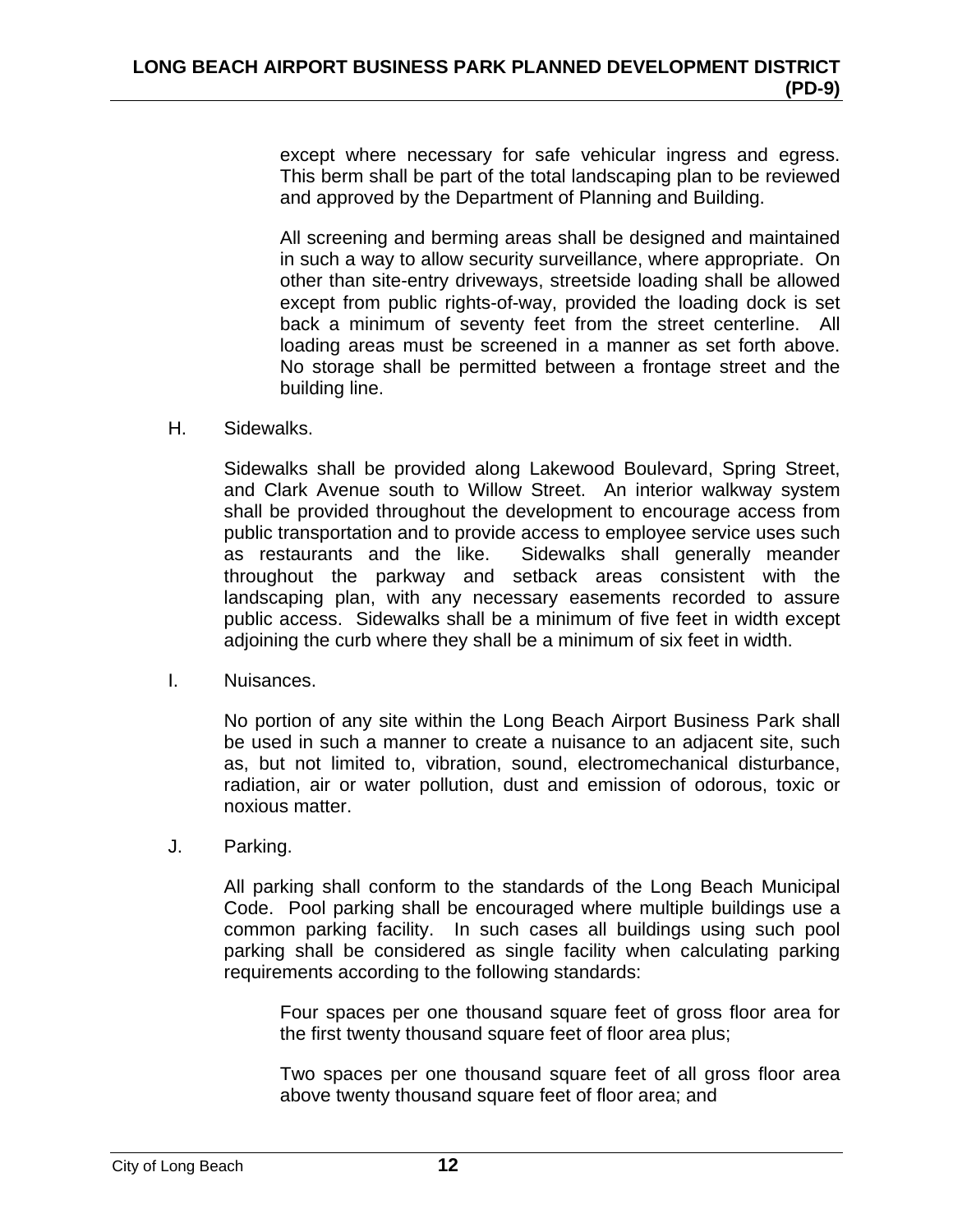Parking facilities designated for joint use should not be located further than six hundred feet from any structure or use served (except for car rental storage).

K. Air Pollution Guideline.

All uses shall comply with applicable air pollution regulations including regulations for control of airborne dust during construction.

L. Architectural Standards.

The Long Beach Airport Business Park will contain buildings expected to house commercial and office uses. The design of these multiple-use buildings must be sufficiently adaptable so that a unit formerly used for one purpose can economically be converted to another use, and the architectural style must be such that the general public can identify it as the type expected to house a permitted business.

The architecture will be designed to be aesthetically pleasing, while at the same time the design and materials used will be oriented to energy conservation.

The developer shall develop an overall architectural style for the Clark Avenue and Spring Street perimeter frontages. An emphasis on fenestration and material consistent with a residential environment is recommended in order to create compatible and visually stimulating facades.

Buildings designed with reflective glass shall submit reflection studies showing sun and reflective glare patterns and their effort on ground and air transportation. Such studies shall be submitted with each proposed structure to be processed for Site Plan Review. Mirrored reflective glass shall not be used as a major façade element in the two-story structures along Clark Avenue and Spring Street.

M. Grading and Drainage Guidelines.

The grading scheme is basically one of graded building pads above the streets and flood plane levels. A project grading plan will be engineered to provide a total project site grading and drainage plan.

All individual sites or lots must drain into the major overall site drainage systems. No cross-lot drainage shall be allowed.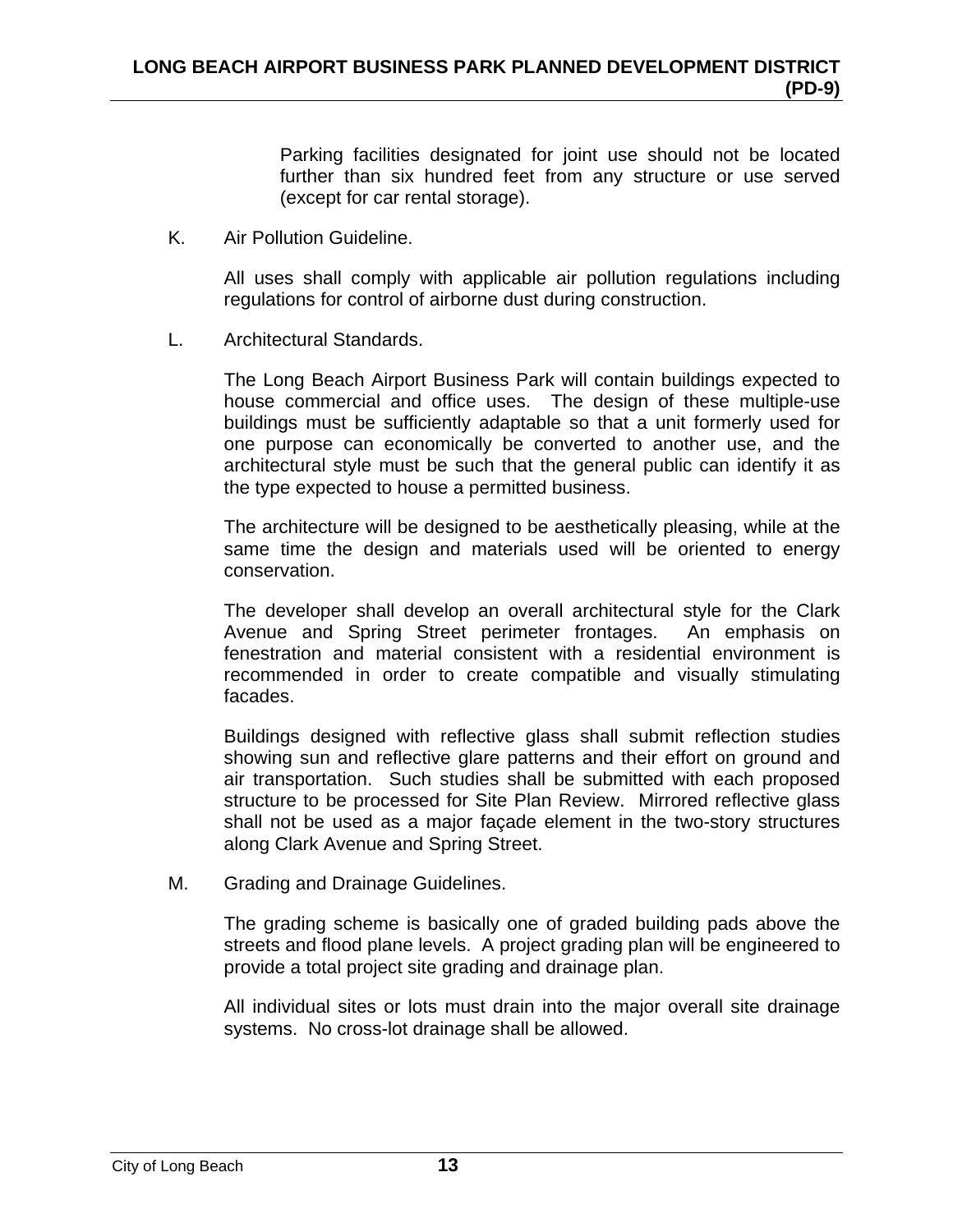## N. Site Improvements.

The developer shall provide any on- and off-site improvements necessary to service the development. The developer shall replace any public improvement damaged as a result of development of the site.

The Los Angeles County Flood Control Channel shall be decked over as necessary to provide reasonable automobile and pedestrian access across the channel between the proposed uses. The channel should be properly screened by landscaping wherever it is not covered.

A site access and circulation plan shall be provided to the satisfaction of the Director of Planning and Building and the Director of Public Works. Such plan shall may be modified with later Site Plan Review submittals as leasing and development plans are developed for later phases of the developments so long as the revised access plan does not adversely affect the overall access and circulation of the development.

O. Maximum Building Area

No individual building shall exceed 500,000 square feet of gross usable floor area. For purposes of this standard open parking structures shall be considered floor area. Total site building area shall not exceed a floor area ratio to site size of 6.0:1.0.

- P. Road Improvements
	- 1. Based upon detailed traffic studies and analyses of existing and projected future growth in the Long Beach Airport Area, the City has determined that existing development as of 1986 was adequately served by the existing road system in the area, generally at level of service "D" or better. The City has further determined that development since 1986, and projected to full build-out of the area (hereinafter referred to as "new development"), will generate traffic which cannot be accommodated on the existing road system while maintaining level of service "D". Consequently, the City has developed a list of recommended road improvements (see Exhibit "A" attached hereto and incorporated herein by reference) which are necessary to generally maintain level of service "D" on all major roads in the area given the projected improvements necessary to serve new development. As these roadway improvements will specifically benefit new development, site plan approval for all new development, site plan approval for all new development in the area shall be conditioned upon payment of a fair, pro-rata share of the costs of the needed road improvements through a road impact fee, a benefit assessment district, other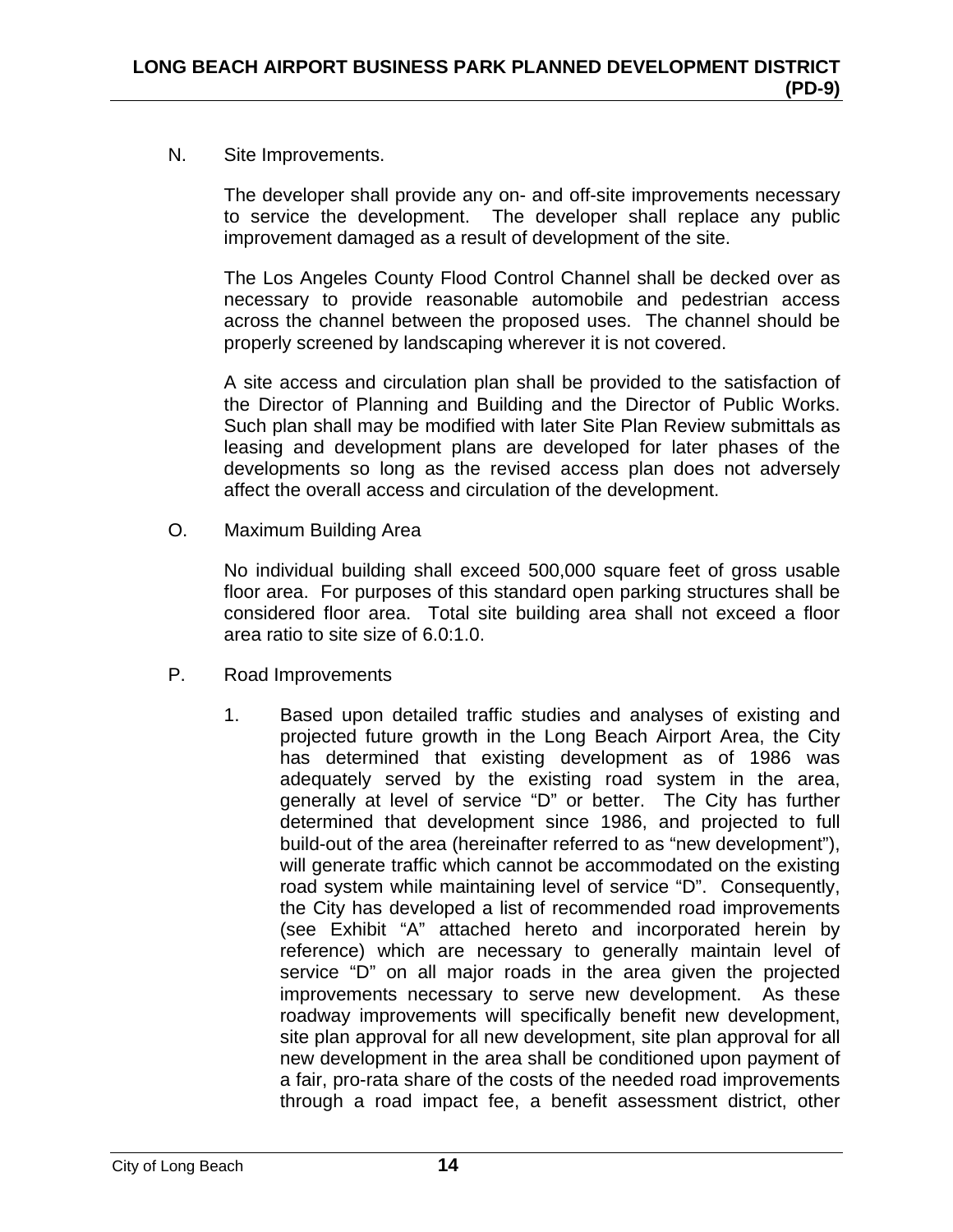appropriate financing mechanisms, or combinations thereof. The pro-rata share of improvement costs shall be based on the number of vehicle trips generated per hour in the P.M. peak hours of 4:00 to 6:00 p.m., and their impact on specific intersections scheduled for improvement.

- 2. A periodic re-evaluation of the traffic situation will be undertaken to ensure all improvements continue to be necessary in the later phases of development.
- 3. As the number of trips utilized in the analysis assumes a twenty percent reduction in the standard number of trips per square foot of use, it is mandatory that an effective trip demand reduction program be incorporated in all development. This, each new development is conditioned upon membership in the Long Beach Airport Area Traffic Reduction Association or similar organization, and submittal and implementation of a Traffic Demand Management (TDM) program which is designed to reduce exiting work vehicular traffic generation during the evening peak hour by at least twenty percent. The TDM program must contain provisions that mandate the implementation of the TDM program by all subsequent owners and tenants of the improvements.
- 4. The program must include specific measure which, in the judgment of the Director of Public Works, are likely to meet the goals, and a monitoring program with an annual report on the success of the program which will be filed with the City by the developer or any successor-in-interest.
- 5. As further consideration of the Site Plan Review approval, for each building, prior to issuance of a building permit, each development shall be required to provide for all on- and off-site improvements necessary to access and serve that development, including repairing or replacing damaged, deteriorated or missing curbs, gutters, sidewalks, street trees, street lights and roadways, and providing all other improvements necessary, as required through Site Plan Review, to provide access to the site.

# IV. SPECIFIC DEVELOPMENT AND USE STANDARDS

The following Development and Use Standards shall apply to the geographic areas within the Airport Business Park as designated on the Land Use Plan attached hereto. This Land Use Plan is general in nature and the boundaries and acreages shall not be considered permanent. The Director of Planning and Building shall have the authority to approve minor modifications as proposed by the developer.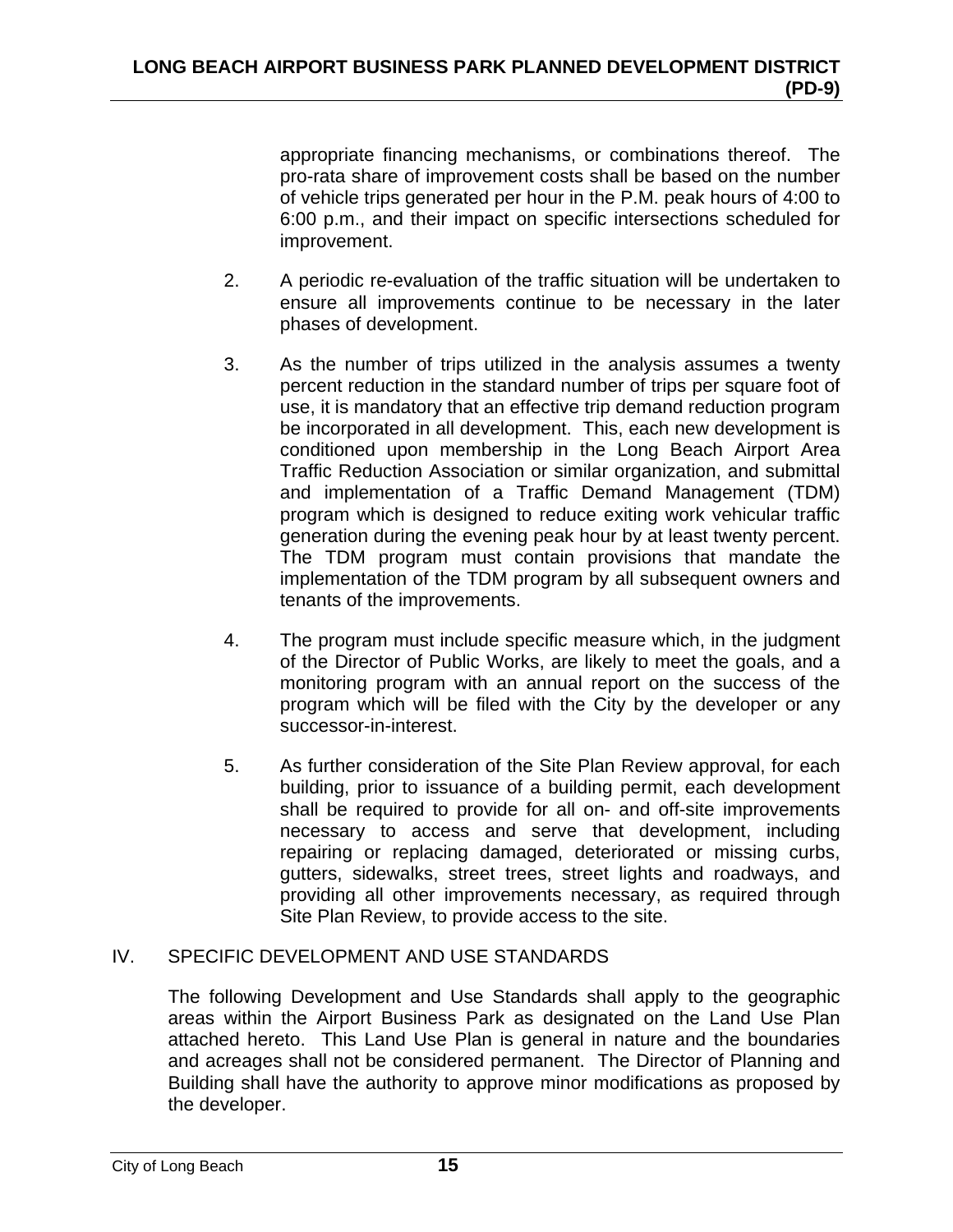#### Subarea 1

A. Principal Uses.

The Principal Uses of Subarea 1 shall be limited to fixed base operations. Uses permitted as fixed base operations shall, but not limited to, the following aeronautical and support uses:

- 1. Aircraft tie-down facilities for based or transient aircraft;
- 2. Sale, rental, and lease of new and used aircraft (both retail and wholesale);
- 3. Sale of aircraft parts and accessories and related equipment (both retail and wholesale);
- 4. Storage, sale and dispensing of petroleum products;
- 5. Sale of pilot supplies and accessories;
- 6. Sale of aircraft insurance;
- 7. Financing of aircraft;
- 8. Operation of air cargo and air freight activities;
- 9. Flight operations, including ground school, flight training/proficiency, demonstration of aircraft for sale, charter and air taxi services;
- 10. Maintenance, repair, overhaul and modification of aircraft, aircraft engines, airframes, flight systems, instruments, avionics, electronics equipment, propellers and related aircraft components;
- 11. Rental of aircraft storage hangars and open tie-down facilities;
- 12. Operations of a UNICOM radio transmitter and receiver;
- 13. Parachute, fire extinguisher and oxygen services;
- 14. Line services for the purpose of meeting the needs of transient aircraft;
- 15. Rent-a-car service;
- 16. Maintenance and servicing of automotive ramp equipment; and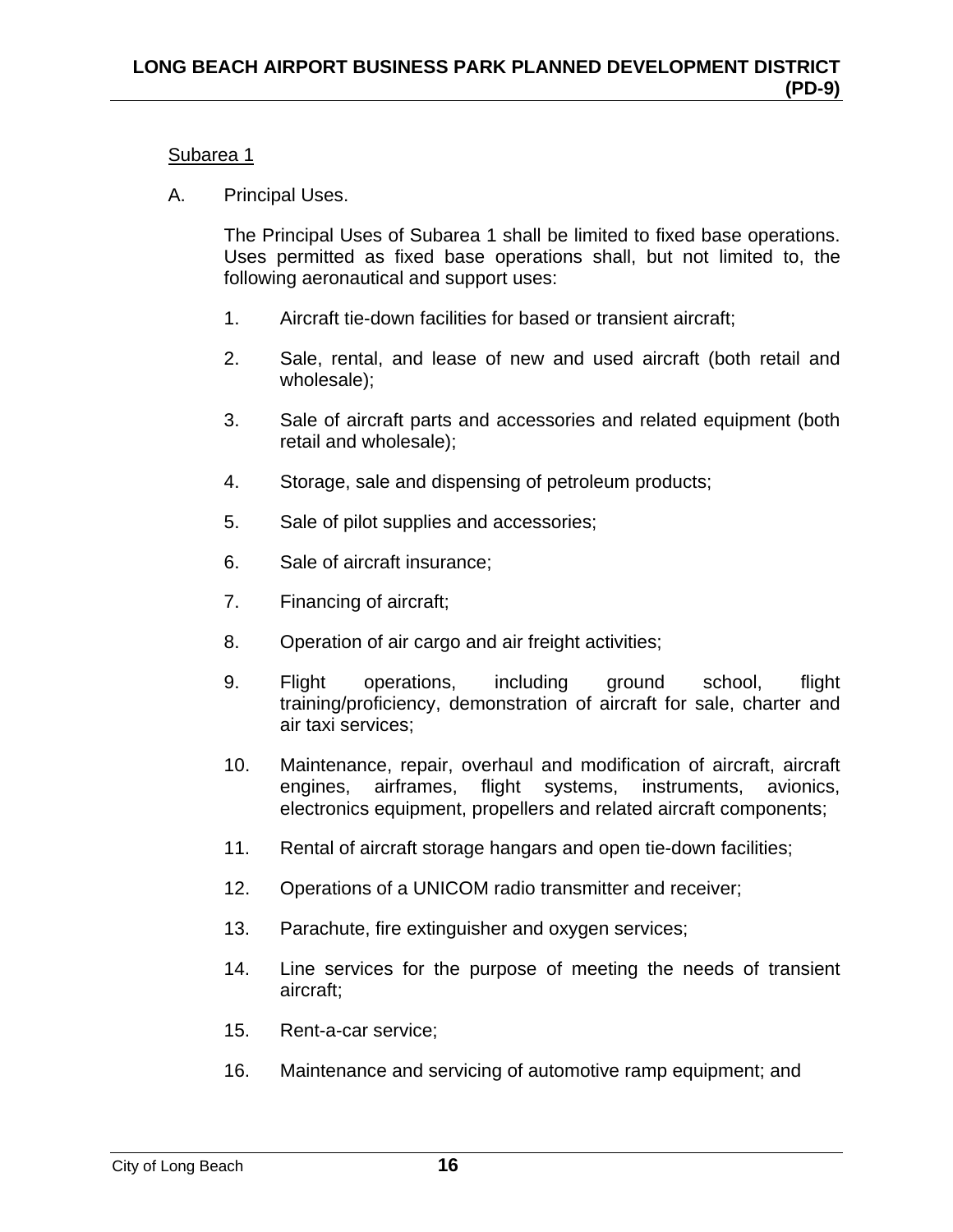- 17. Such other aviation related uses as may be approved in writing by the Airport Manager and the Director of Planning and Building.
- B. Minimum Use Area.

In combination, Subareas 1 and 2, shall provide for a full service fixed base operator and for a minimum of one hundred fifty single engine aircraft tie-downs or their equivalent in larger aircraft or hanger space.

#### Subarea 2

A. Principal Uses.

The Principal Uses of Subarea 2 shall be limited to those fixed base operations uses permitted in Subarea 1.

B. Minimum Use Area.

The aggregate of use areas for Subareas 1 and 2 shall be the same as Subarea 1.

#### Subarea 3

A. Principal Uses.

The Principal Uses of Subarea 3 shall be limited to hotel, restaurant and retail commercial uses and uses customarily associated with then. Uses permitted as hotel, restaurant and retail commercial uses shall be such as, but not limited to:

- 1. Hotel;
- 2. Lunchrooms, cafeterias, cafes, restaurants;
- 3. Taverns\*;
- 4. Barber shops and beauty salons\*;
- 5. Book and stationery stores\*;
- 6. Blueprinting, photostatic and printing shops;
- 7. Liquor stores\*;
- 8. Artist supplies and good;
- 9. Gift shops;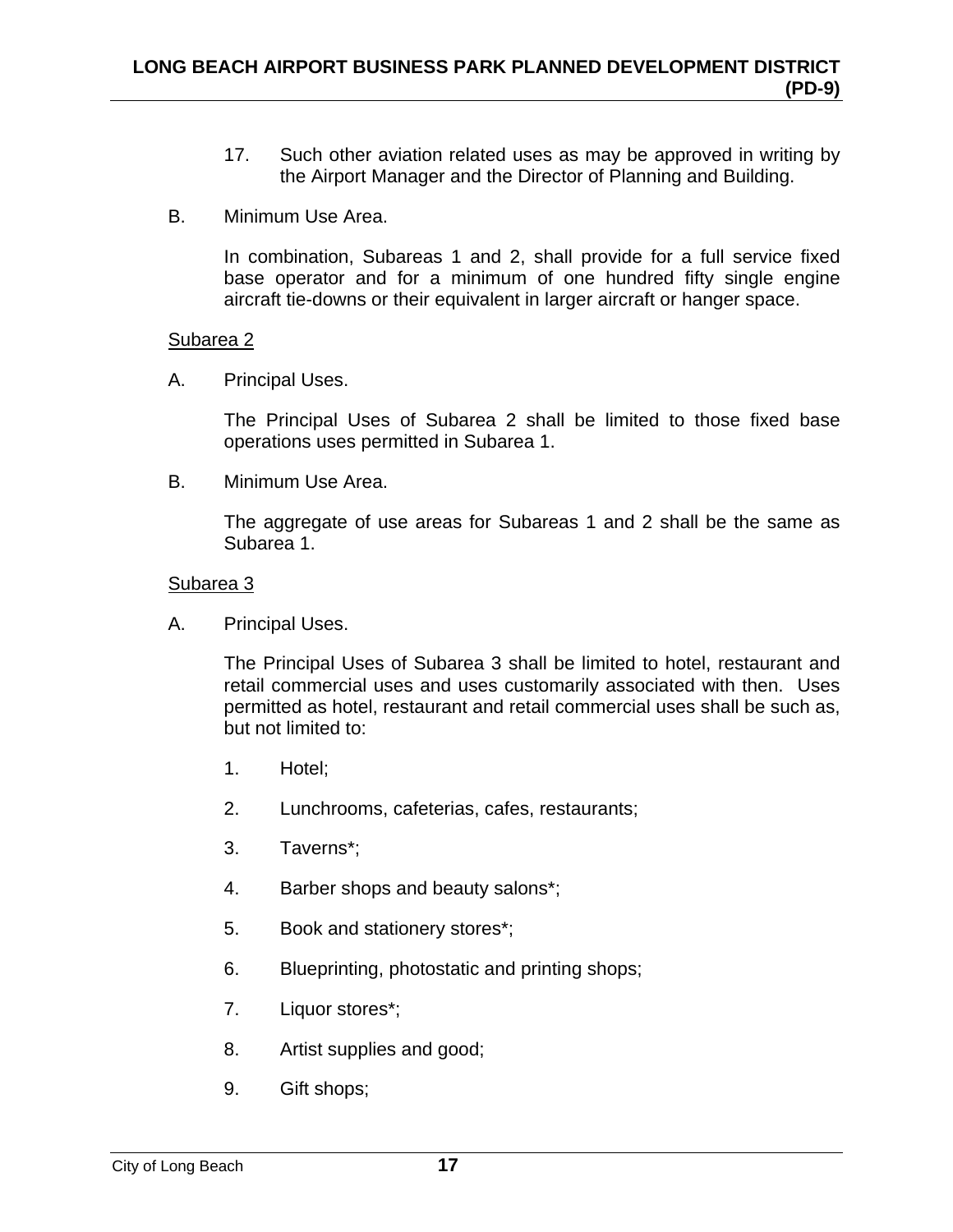- 10. Travel agency/car rental\*; and
- 11. Financial institutions.

\*Service of this type, if located in the complex, will be located within a building devoted to other primary uses, such as an office or hotel.

- B. Minimum Use Areas.
	- 1. Not less than two hundred hotel rooms; and
	- 2. In Subareas 3 and 4, not less than thirty-eight thousand three hundred thirty-three square feet of restaurant and retail commercial uses.

#### Subarea 4

A. Principal Uses.

The Principal Uses of Subarea 4 shall be business and professional office uses. Uses permitted as business and professional office shall be such as but not limited to:

- 1. Advertising agencies;
- 2. Banks and other financial offices;
- 3. Employment agencies;
- 4. Escrow and real estate companies;
- 5. Insurance companies;
- 6. Laboratories;
- 7. Corporate headquarters;
- 8. Photographers, artists, etc.;
- 9. Travel agencies;
- 10. Accountants;
- 11. Attorneys;
- 12. Doctors, dentists, etc.;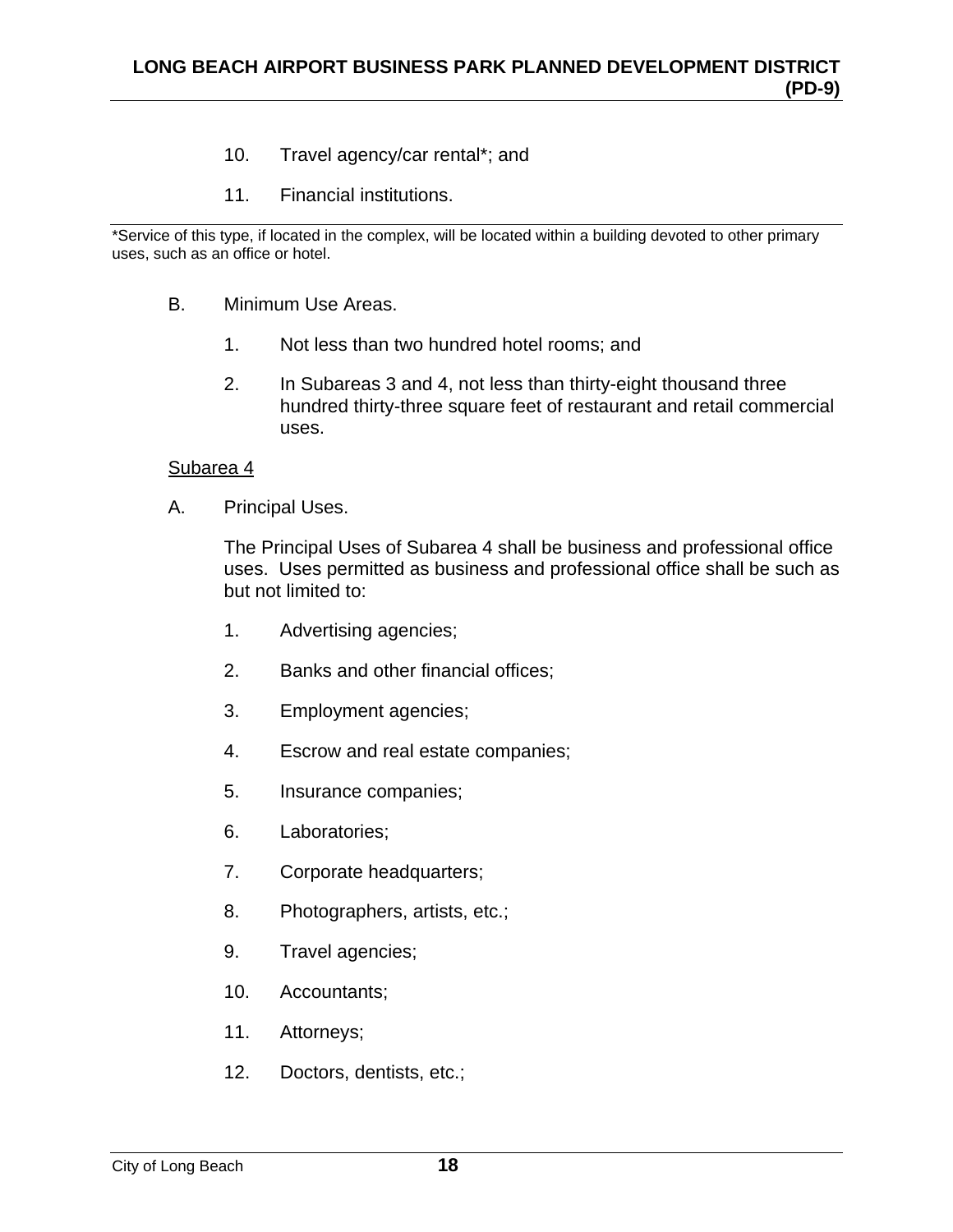- 13. Engineers, architects, planners, etc.;
- 14. Lunch and dinner restaurants, retail commercial uses permitted in Subarea 3; and
- 15. Other similar and compatible uses approved by the Director of Planning and Building.
- B. Minimum Use Area.

In Subareas 4 and 5, not less than one hundred ninety-seven thousand four hundred ninety-eight aggregate square feet of garden office use shall not provided.

C. Special Use Restrictions.

The uses along the Clark Avenue frontage shall be limited to garden office uses.

## Subarea 5

A. Principal Uses.

The Principal Uses in Subarea 5 shall be airport-oriented offices, research and development uses and multiple use space which could be used by any office or research and development firm. The airport oriented office, research and development and multiple purpose uses shall be such as, but not limited to:

- 1. Corporate office for airport dependent or airport associated firms;
- 2. Research and testing laboratories such as biochemical, chemical, film and photography, medical and dental, metallurgy, pharmaceutical and x-ray;
- 3. Research, assembly, testing and repair of components, devices, equipment and systems such as but not limited to electronic equipment; coils, tubes and semi-conductors; communications, navigation, guidance and control equipment; glass edging and silvering equipment; graphic and art equipment; metering equipment; radio and television equipment; photographic equipment; radar, infrared and ultraviolet equipment; optical devices and equipment; and filing and labeling machines;
- 4. Business and professional offices permitted in Subarea 4.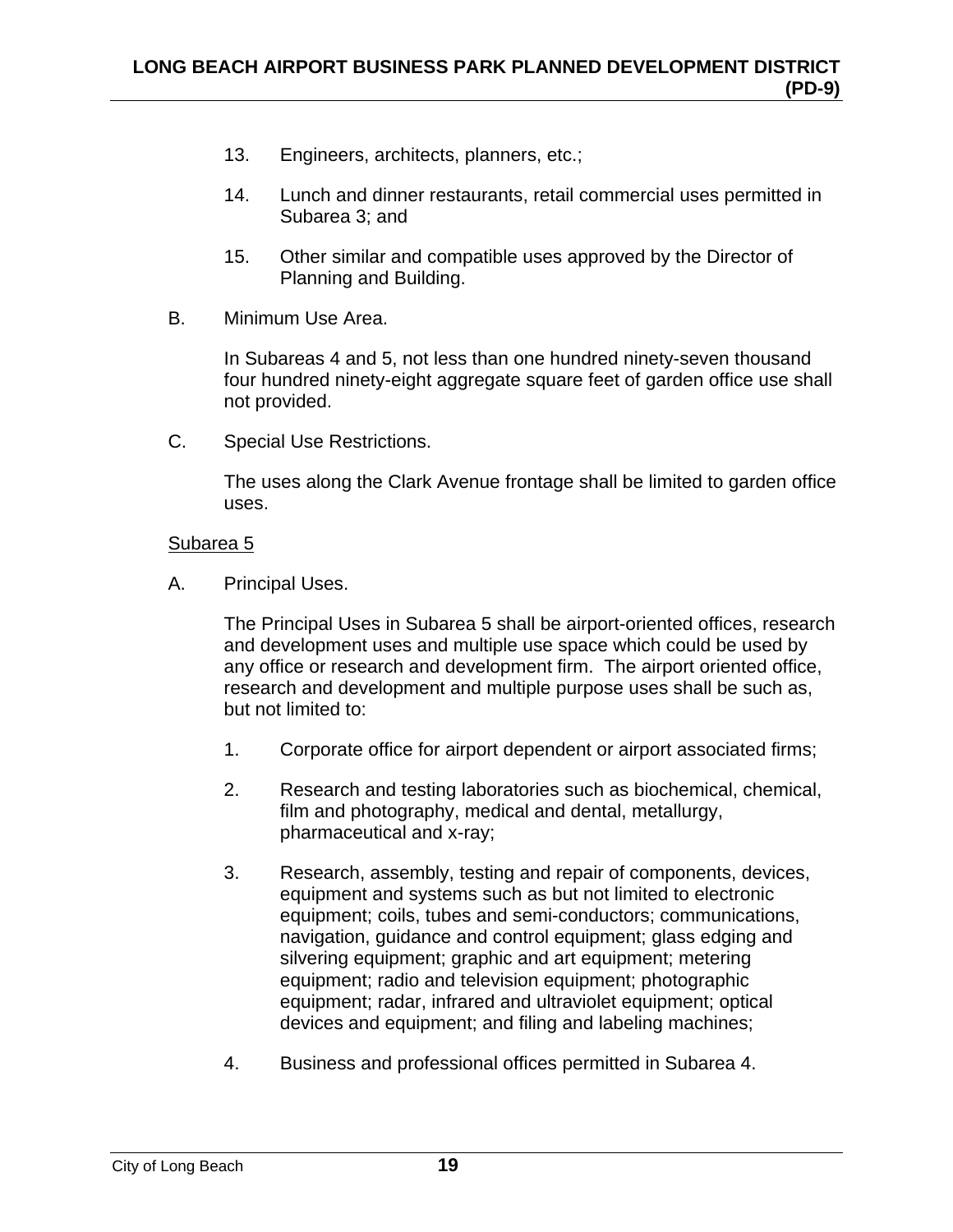- B. Minimum Use Areas.
	- 1. Eighty-nine thousand nine hundred fifty-one square feet of airport oriented uses;
	- 2. Two hundred eleven thousand thirty-nine square feet of multi-use research and development or office uses.
- C. Special Use Restrictions.

The uses along the Clark Avenue frontage shall be limited to garden office uses.

#### Subarea 6

A. Principal Use.

The Principal Use shall be heavily landscaped, bermed buffer zone. Other inactive uses such as parking may be permitted on the airport side of a buffer area if that use is totally screened and inconspicuous to the residential uses across Clark Avenue, and if the more limited width buffer area adequately provides a visual and psychological buffer between the airport and the residential uses to the satisfaction of the Director of Planning and Building. If a use is established behind the buffer, the buffer shall be designed in such a way as to secure that use.

The Planning Bureau provides this information for reference and the convenience to the public. The adopted ordinance, together with any amendment thereto, is in the possession of the City Clerk and should be reviewed and considered prior to making any land use decision. Information contained herein is subject to change without notice as a result of updates, corrections or amendments.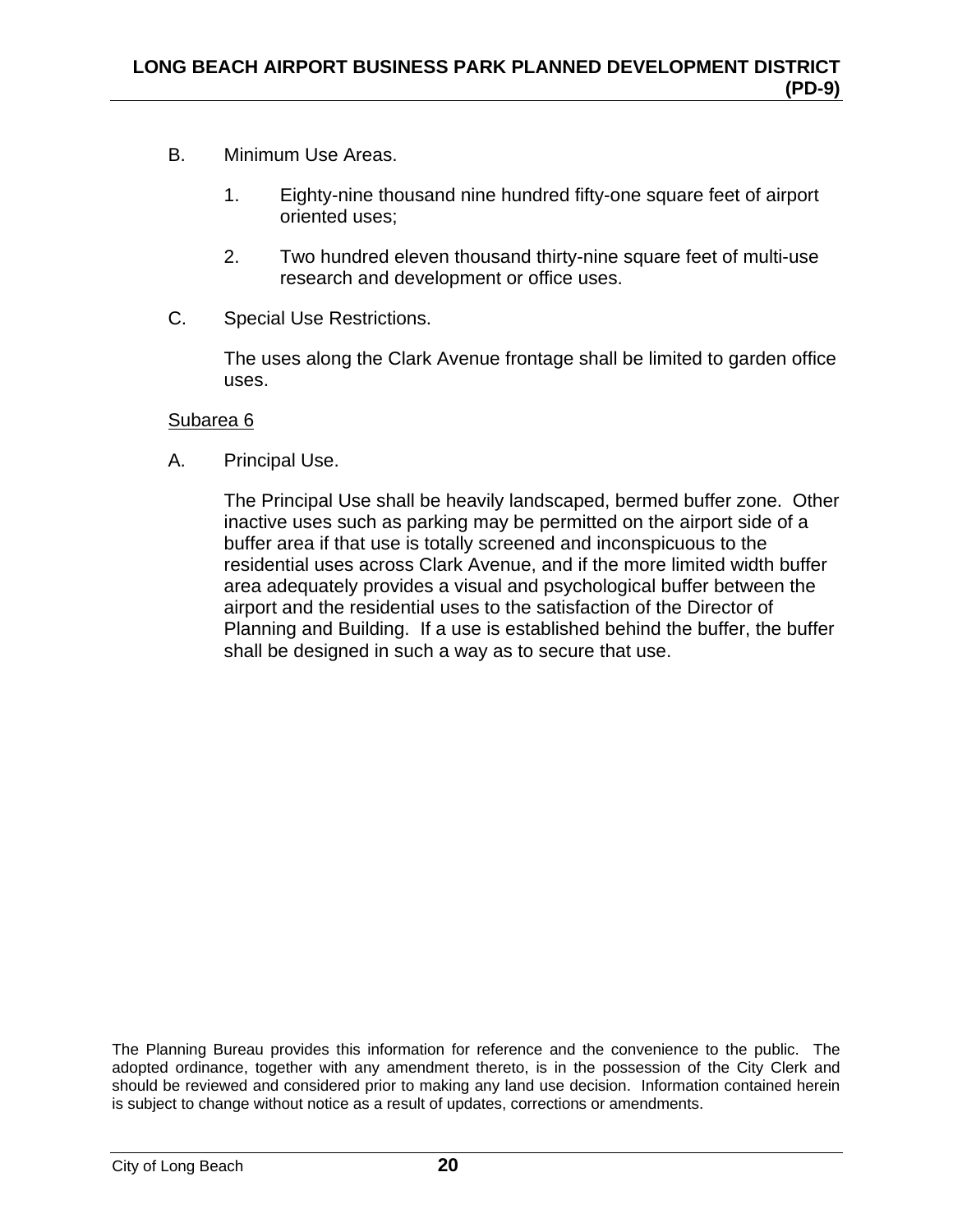# **EXHIBIT A**

#### City of Long Beach Proposed Intersection Improvement Projects Construction and Engineering Cost Estimate

| <b>PROJECT</b><br>NO. | <b>DESCRIPTION</b>                                                                                                           | <b>TOTAL</b><br><b>AMOUNT</b> | <b>PHASE I</b><br><b>AMOUNT</b> | <b>PHASE II</b><br><b>AMOUNT</b> |
|-----------------------|------------------------------------------------------------------------------------------------------------------------------|-------------------------------|---------------------------------|----------------------------------|
| 1                     | <b>CHERRY AVE &amp; CARSON ST</b><br>Widening intersection, adding thru<br>and turn lanes and modifying traffic<br>signals.  | 742,000                       | 742,000                         |                                  |
| $\overline{2}$        | <b>CHERRY AVE &amp; 36 ST</b><br>Adding thru lane and modifying traffic<br>signals.                                          | 134,000                       | 134,000                         |                                  |
| 3                     | <b>CHERRY AVE &amp; WARDLOW RD</b><br>Widening intersection, adding thru<br>and turn lanes and modifying traffic<br>signals. | 2,579,000                     | 2,579,000                       |                                  |
| $\overline{4}$        | <b>CHERRY AVE &amp; SPRING ST</b><br>Widening intersection, adding thru<br>and turn lanes and modifying traffic<br>signals.  | 731,000                       | 731,000                         |                                  |
| 5                     | <b>TEMPLE ST &amp; SPRING ST</b><br>Adding thru and turn lanes and<br>modifying traffic signals.                             | 105,000                       | 105,000                         |                                  |
| 6                     | <b>REDONDO ST &amp; SPRING ST</b><br>Adding thru lanes and modifying<br>traffic signals.                                     | 219,000                       | 219,000                         |                                  |
| $\overline{7}$        | <b>REDONDO ST &amp; WILLOW ST</b><br>Widening intersection, adding thru<br>and turn lanes, and modifying traffic<br>signals. | 413,000                       | 413,000                         |                                  |
| 8                     | LAKEWOOD BLVD. & CARSON ST<br>Widening intersection, adding thru<br>and turn lanes, and modifying traffic<br>signals.        | 2,233,000                     | 2,233,000                       |                                  |
| $9\,$                 | LAKEWOOD BLVD & CONANT ST<br>Widening intersection, adding turn<br>lanes and modifying signals.                              | 1,810,000                     | 420,000                         | $1,390,000^{(1)}$                |
| 10                    | LAKEWOOD BLVD & WARDLOW RD<br>Widening intersection, adding thru<br>and turn lanes and modifying traffic<br>signals.         | 1,290,000                     | 770,000                         | $520,000^{(2)}$                  |